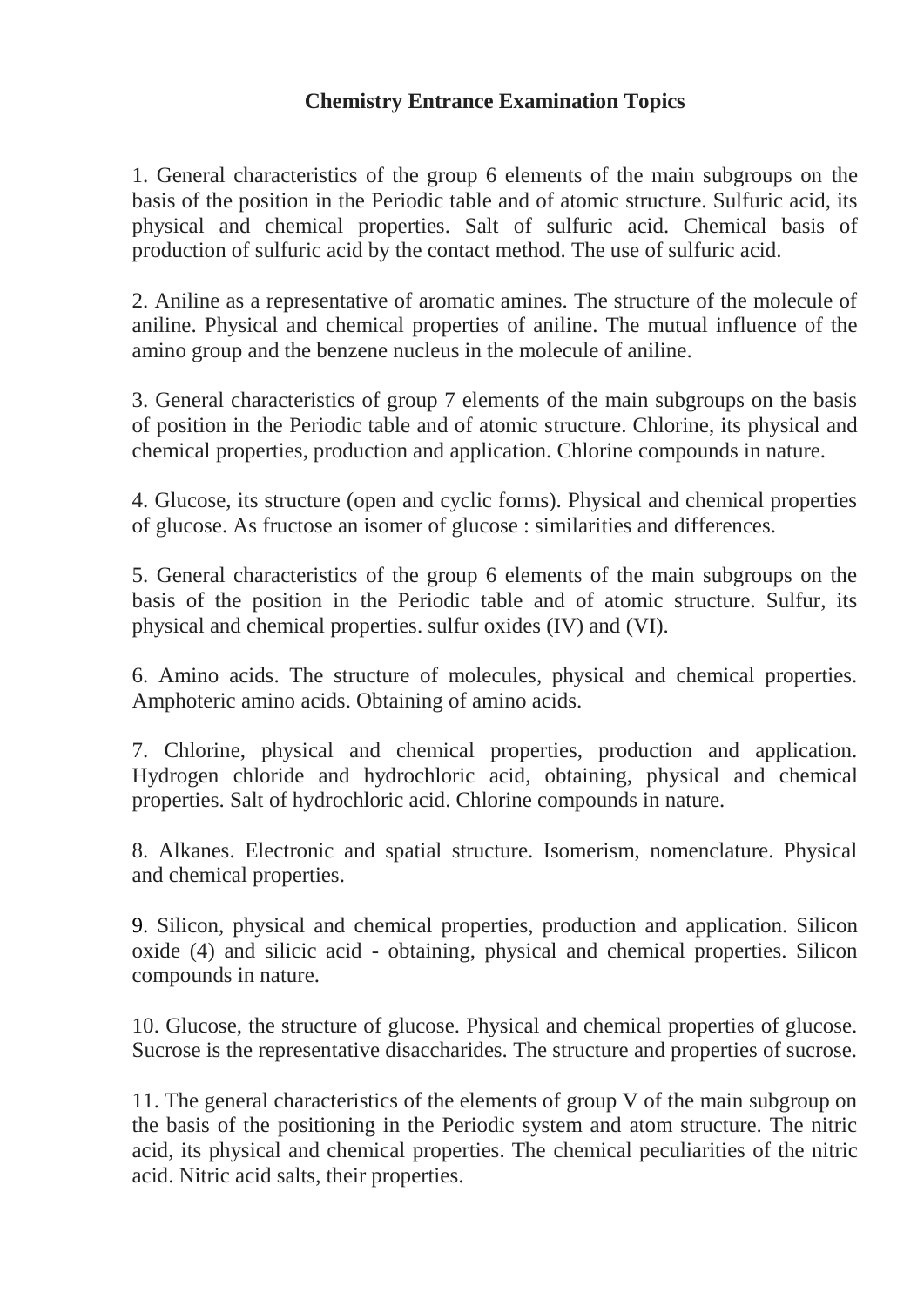12. Formic and acetic aldehydes. Their physical and chemical properties and obtaining.

13. The general characteristics of the elements of group V of the main subgroup on the basis of the positioning in the Periodic system and atom structure. Phosphorus and its allotropy. The chemical properties of phosphorus. Phosphorus obtaining. Phosphorus compounds in nature.

14. Saturated amines, classification. Molecule structure, physical and chemical properties. The ways of amines obtaining. Amines as organic bases.

15. Water molecule structure. Physical and chemical properties of water. Obtaining of pure water.

16. Ethylene hydrocarbons (alkenes) . Electron and space structure (hybrid type, short connection). Isomerism, nomenclature, ways of obtaining. Physical and chemical properties.

17. The general characteristics of the elements of group IV of the main subgroup on the basis of positioning in the Periodic system and atom structure. Carbon, its allotropy. Chemical properties of carbon.

18. Saturated aldehydes. Homologous series, isomerism, nomenclature. Physical and chemical properties of aldehydes, ways of obtaining. Peculiarities of the formic aldehyde.

19. The characteristics of phosphorus on the basis of positioning in the Periodic system and atom structure. Allotropy. The chemical properties of phosphorus. The orthophosphoric acid: obtaining it, its physical and chemical properties, salts of the orthophosphoric acid.

20. Aniline as the representative of the aromatic amines. The structure of aniline molecules, physical and chemical properties. Reciprical influence of aminogroup and benzol nucleus in aniline molecule.

21. The structure of a nitrogen molecule. Physical and chemical properties, ways of obtaining and use of nitrogen. Ammonium, its physical and chemical properties. Industrial synthesis of ammonium. Use of ammonium. Salts of ammonium. Ammonium hydroxide.

22. Complex esters. Obtaining. Physical and chemical properties.

23. Characteristics of aluminum according to its positioning in the Periodic Table and the structure of the atom. Physical and chemical properties of aluminum.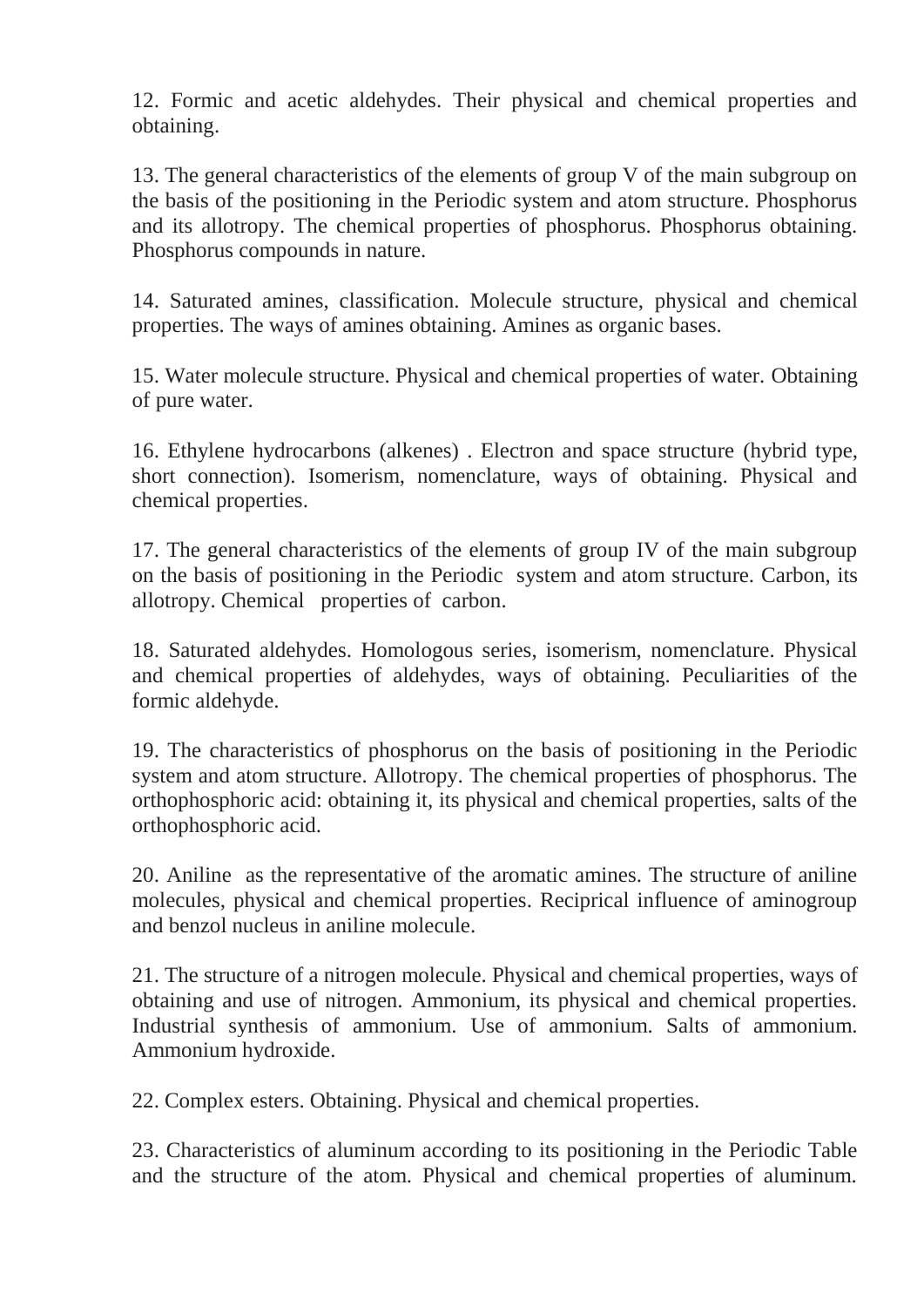Amphoterism of aluminum oxide and hydroxide. The use of aluminum and its alloys.

24. Amines. The comparative characteristics of physical and chemical properties of critical and aromatic amines (aniline)

25. Characteristics of iron according to its positioning in the Periodic Table and the structure of the atom. Physical and chemical properties of iron. Iron oxides and hydroxides and the dependence of their properties on the degree of iron oxidation. Iron salts (II) and (III).

26. Fats and their structure. Solid and liquid fats. Physical and chemical properties of fats. Biological significance of fats.

27. General characteristics of the elements of group II of the main subgroup according to their positioning in the Periodic Table and the structure of the atom. Calcium, calcium oxide and hydroxide, their physical and chemical properties, the ways of obtaining and use.

28. Complex esters, the ways of obtaining, physical and chemical properties. The esterification reaction as an example of a reversible reaction; methods of shifting the chemical equilibrium.

29. Characteristics of iron according to its positioning in the Periodic Table and the structure of the atom. Physical and chemical properties of iron. The ways of obtaining and properties of iron compounds (II) and (III)

30. Palmitic, stearic and oleic acids. Specific features of the molecular structure. Physical and chemical properties. Biological significance.

31. Characteristics of calcium on the basis of its position in Periodic table and atomic structure. Physical and chemical properties of calcium, its oxide and hydroxide.

32. Formic and acetic acids- representatives of saturated monoacid carboxylic acids. Obtaining, physical and chemical properties.

33. Position of metals in Periodic table. General physical and chemical characteristics of metals. The main methods of obtaining of metals and alloys in industry.

34. Homologous series of saturated aldehydes. Structure of carbonyl group. Isomerism, nomenclature. Physical and chemical properties. Peculiarities of formic aldehyde.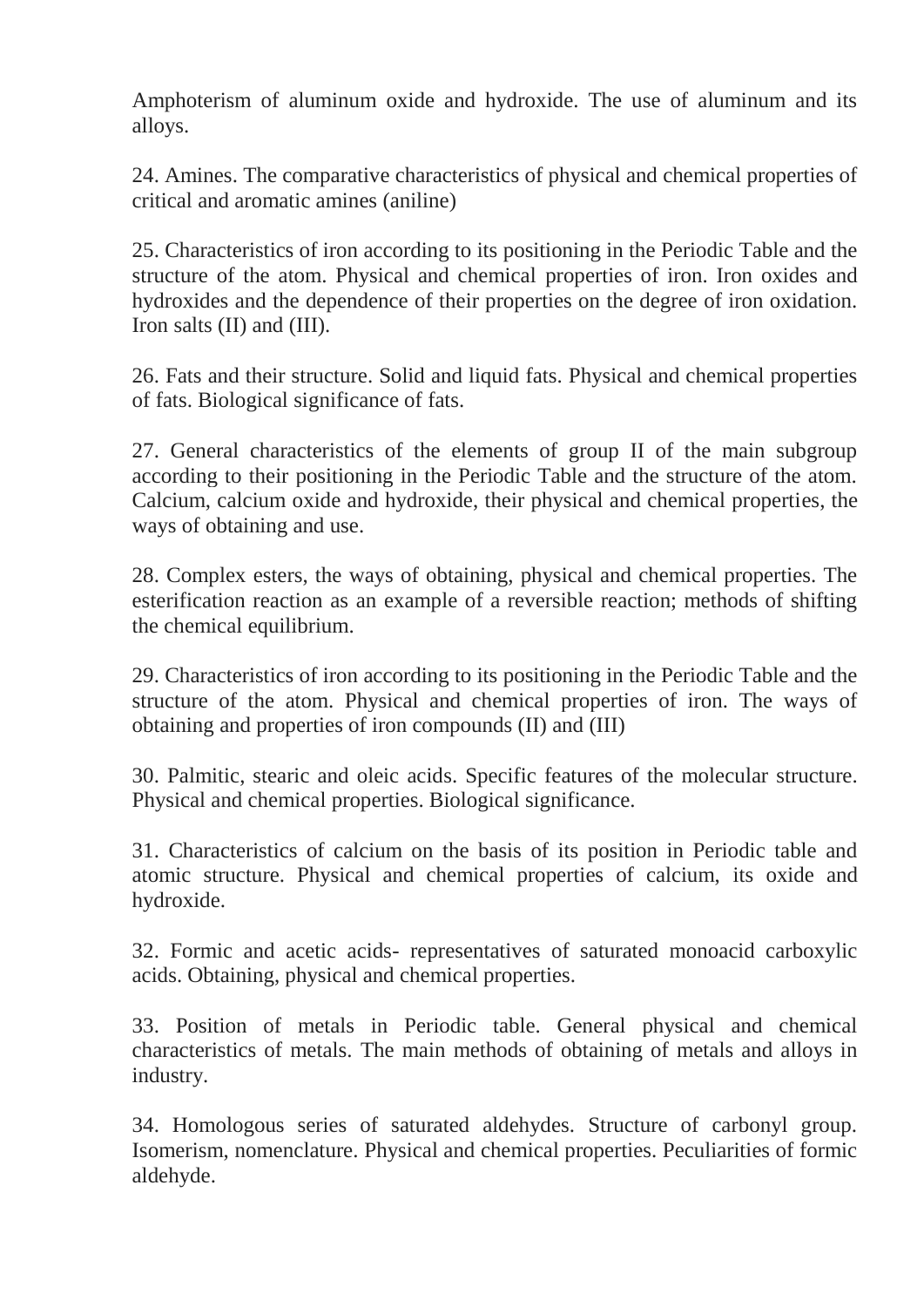35. Metals and alloys in up-to-date industry. The main ways of generation of metals and alloys. General physical and chemical properties of metals.

36. Acetic Acid. The structure of the molecule, obtaining, physical and chemical characteristics.

37. General characteristics of alkali metals on the basis of their position in Periodic table and atomic structure. Physical and chemical properties of alkali metals. Obtaining of alkali metals.

38. Homologous series of saturated aldehydes. The structure of carbonyl group, isomerism, nomenclature. Ways of obtaining. Physical and chemical properties.

39. Oxides as the most important class of inorganic compounds. Classification of oxides. Methods of production; physical and chemical properties.

40. Amino acids; structure, physical and chemical properties. Principal pathway of synthesis of α-amino acids.

41. Salts as one of most important class of inorganic compounds. Classification of salts. Methods of production; physical and chemical properties.

42. Carboxylic acids. Nomenclature, isomerism, physical and chemical properties. Hydrogen bond and its influence on the properties of carboxylic acids.

43. Genetic relation between oxides, hydroxides, acids, salts. Equations of reactions in molecular and ionic forms.

44. Homologous series of saturated aldehydes. Structure of carbonyl group. Isomerism, nomenclature. Physical and chemical properties on an example of formaldehyde and acetaldehyde. Production of formaldehyde and acetaldehyde.

45. Acids as one of most important classes of inorganic compounds. Classification of acids, methods of production, physical and chemical properties.

46. Ethanol, structure of hydroxyl group, acidic properties. Hydrogen bond and its influence on physical properties of ethanol. Chemical properties, production and application of ethanol.

47. Theory of electrolytic dissociation. Electrolytes and non-electrolytes. Mechanisms and causes of dissociation. Degree of dissociation. Strong and weak electrolytes.

48. Polyatomic alcohols (ethylene glycol,glycerol). Structure of their molecules. Physical and chemical properties.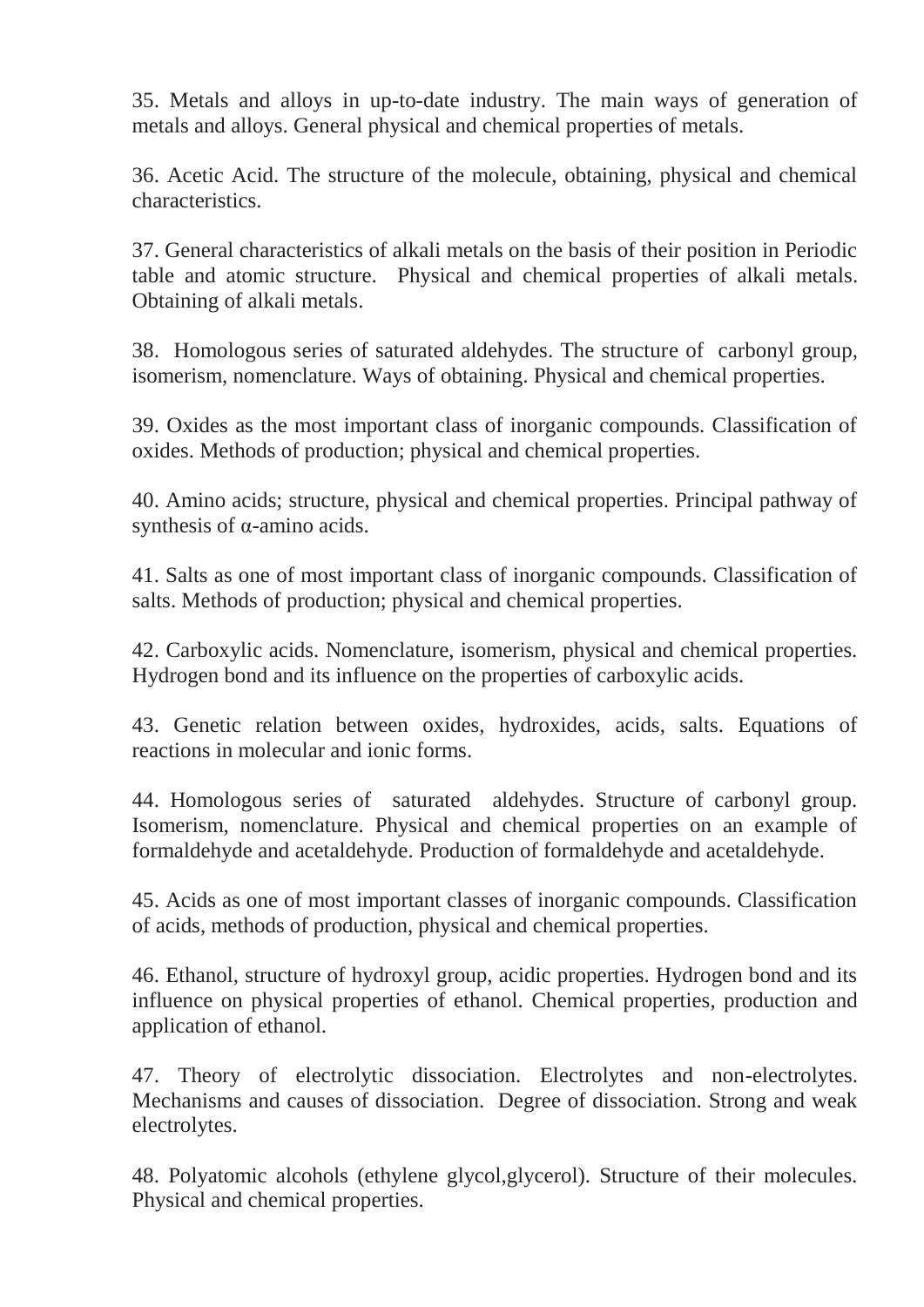49. Acids – the most important class of inorganic composition. Classification of acids, methods of acids production, physical and chemical properties.

50. Alkenes. Electronic and spatial structure (type of hybridization, multiple bond). Isomerism, nomenclature. Physical and chemical properties by the example of ethane and propene. Markovnikov's rule.

51. Solutions, classification of solutions. Solubility of substances in water. Heat conditions during solubility. Crystallohydrates. Quantitative expression of solubility: coefficient of solubility and concentration.

52. Homologous range of saturated monoatomic spirits. Isomerism, nomenclature. The structure of hydroxyl group. Hydrogen bond and its influence on physical properties of spirits. Chemical properties. Production of methanol and ethanol.

53. Chemical bond. Covalent polar and non polar bond. Exchange and donoracceptor mechanism of covalent bond formation (examples). The properties of covalent bond.

54. Acetylene, its electronic and spatial structure (type of hybridization, multiple bond), physical and chemical properties, production and use.

55. General description of alkali metals based on Periodic system and atomic structure. Physical and chemical properties of alkali metals. Production of alkali metals.

56. Aromatic hydrocarbons. Electronic and spatial structure by the example of benzol. Toluol. Physical and chemical properties. Mutual influence of methyl group and benzene nucleus in toluol molecule.

57. General description of elements from the 5th group of the main subgroup based on Periodic system and atomic structure. The most significant nitrogen combinations, ammonia, ammonia salts, nitric acid, nitrates. Their industrial production.

58. Homologous range of saturated monoatomic spirits. Hydrogen bond and its influence on physical properties of spirits. The structure of hydroxyl group. Chemical properties of spirits.

59. The structure of the electron shells of the II and III period chemical elements of the Periodic system. Change of the properties of chemical elements in groups and periods in terms of the ideas about the atomic structure.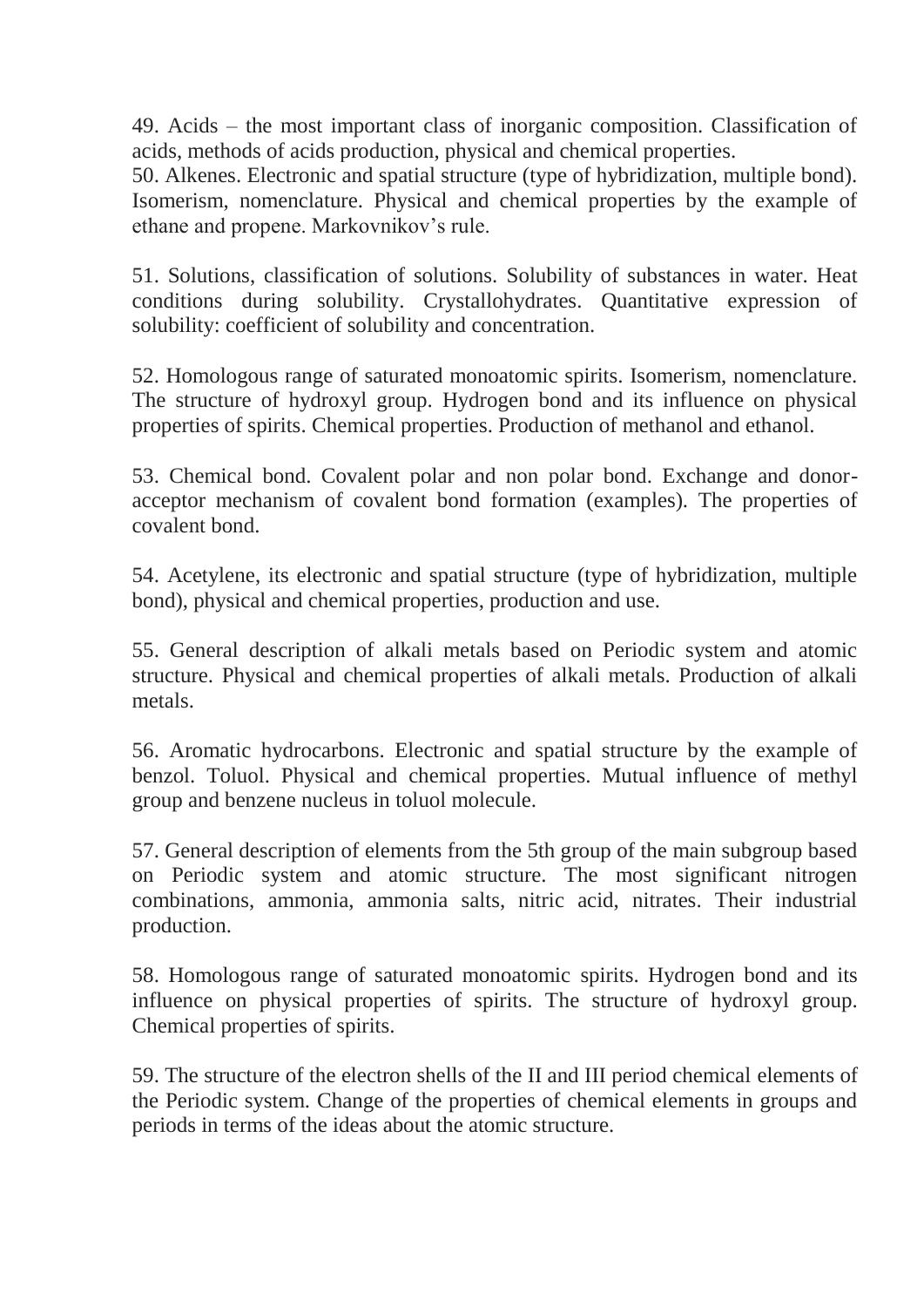60. Phenol. Physical and chemical properties of phenol. Mutual influence of the hydroxyl group and the benzene ring in the phenol molecule. Production of phenol in industry.

61. Hydrogen. The chemical and physical properties of hydrogen. Production of hydrogen in industry and laboratory. The usage of hydrogen.

62. Ethanol, the structure of hydroxyl group. Hydrogen bond and its influence on the physical properties of ethanol. Chemical properties. Production of ethanol.

63. The modern formulation of the Periodic law. Change of the properties of elements in groups and periods in terms of the ideas about the atomic structure.

64. Hydrocarbons of acetylene series (alkynes). The electronic and spatial structure (hybridization type, multiple bond). Isomery, nomenclature. Physical and chemical properties of acetylene.

65. Chemical bond. Hybridization of the valence orbitals in the formation of a covalent bond on the example of methane, ethene, ethyne.

66. Benzene. The electronic and spatial structure, physical and chemical properties. Homologues of benzene.

67. General characteristics of elements of group VI of the main subgroup based on the position in the Periodic system and atomic structure. Oxygen. Allotropy of oxygen. Physical and chemical properties of oxygen. Production of oxygen in industrial and laboratory conditions. The usage of oxygen.

68. Homologous series of monoatomic saturated alcohols. Isomery, nomenclature. The structure of the hydroxyl group. Hydrogen bond and its influence on the physical properties of alcohols. The chemical properties of alcohols.

69. Salts as the most important class of inorganic compounds. Classification of salts, methods of preparation, physical and chemical properties.

70. Aromatic hydrocarbons. Benzene, electronic and spatial structure, physical and chemical properties. Application.

71. Silicon. Preparation, physical and chemical properties of silicon. Silicon oxide (IV) and silica acid - the physical and chemical properties. Silicon compounds in nature.

72. Ethane and ethene - comparative characteristics of chemical properties.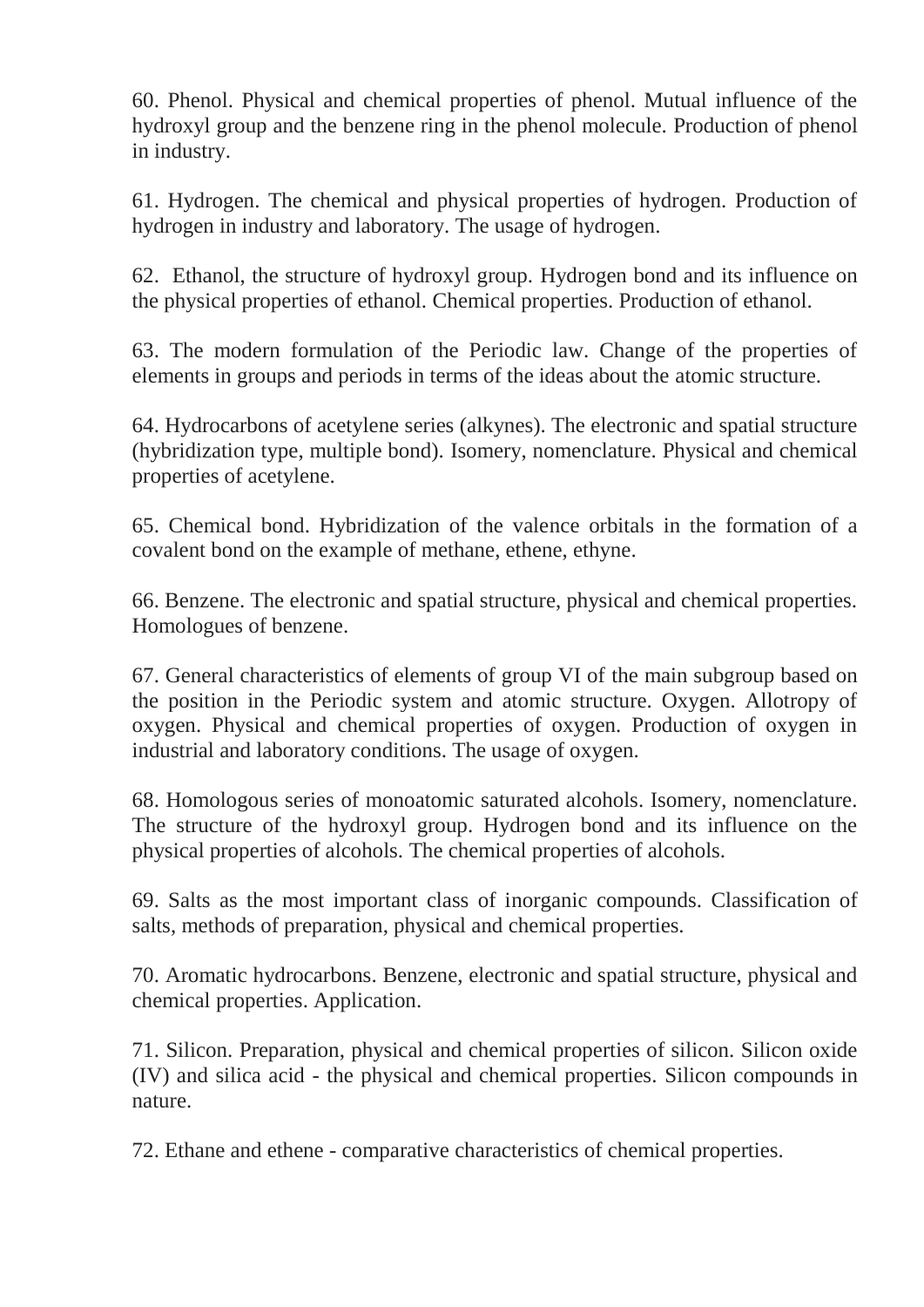73. Carbon. Allotrope of carbon. The chemical properties of carbon. Carbonic acid, properties. Salts of carbonic acid.Nucleic acids structure and their role for the cell.

74. Aromatic hydrocarbons (benzene and its homologues). Their electronic and spatial structure, physical and chemical properties.

75. Solutions, classification of solutions. The solubility of substances in water. Thermal phenomena during dissolution. Crystalline hydrates. Quantitative expression of solubility: solubility coefficient and concentration.

76. Homologous series of alkenes and alkynes. Comparative characteristics of their chemical properties.

77. Chemical bond. Covalent polar and non-polar bond. The exchange and the donor-acceptor mechanisms of covalent bond formation (examples). Properties of the covalent bond.

78. The alcohols and phenols. Comparative characteristics of their chemical properties.

79. Ionic exchange reactions. Reversibility of chemical reactions. Chemical balance and conditions of its shift.

80. A homological number of acetylene (alkynes). Isomerism. Nomenclature.

81. Classification of chemical reactions in inorganic and organic chemistry. Examples.

82. Phenol. Physical and chemical properties of phenol. Mutual influence of the hydroxyl group and a benzene nucleus in a phenol molecule. Phenol obtaining in the industry.

83. The bases - the most important class of inorganic compounds. Classification of the bases, ways of obtaining, physical and chemical properties. Organic bases.

84. Acetylene hydrocarbons - (alkynes). Electronic and spatial structure (hybridization type, multiple link). Isomerism. Nomenclature. Physical and chemical properties of acetylene, its industrial extraction.

85. Classification of chemical reactions in inorganic chemistry. Redox reactions. Examples.

86. Saturated amines, classification. Structure of molecules. Analogy in properties of ammonia and amines. Amines - organic bases. Physical and chemical properties of amines.